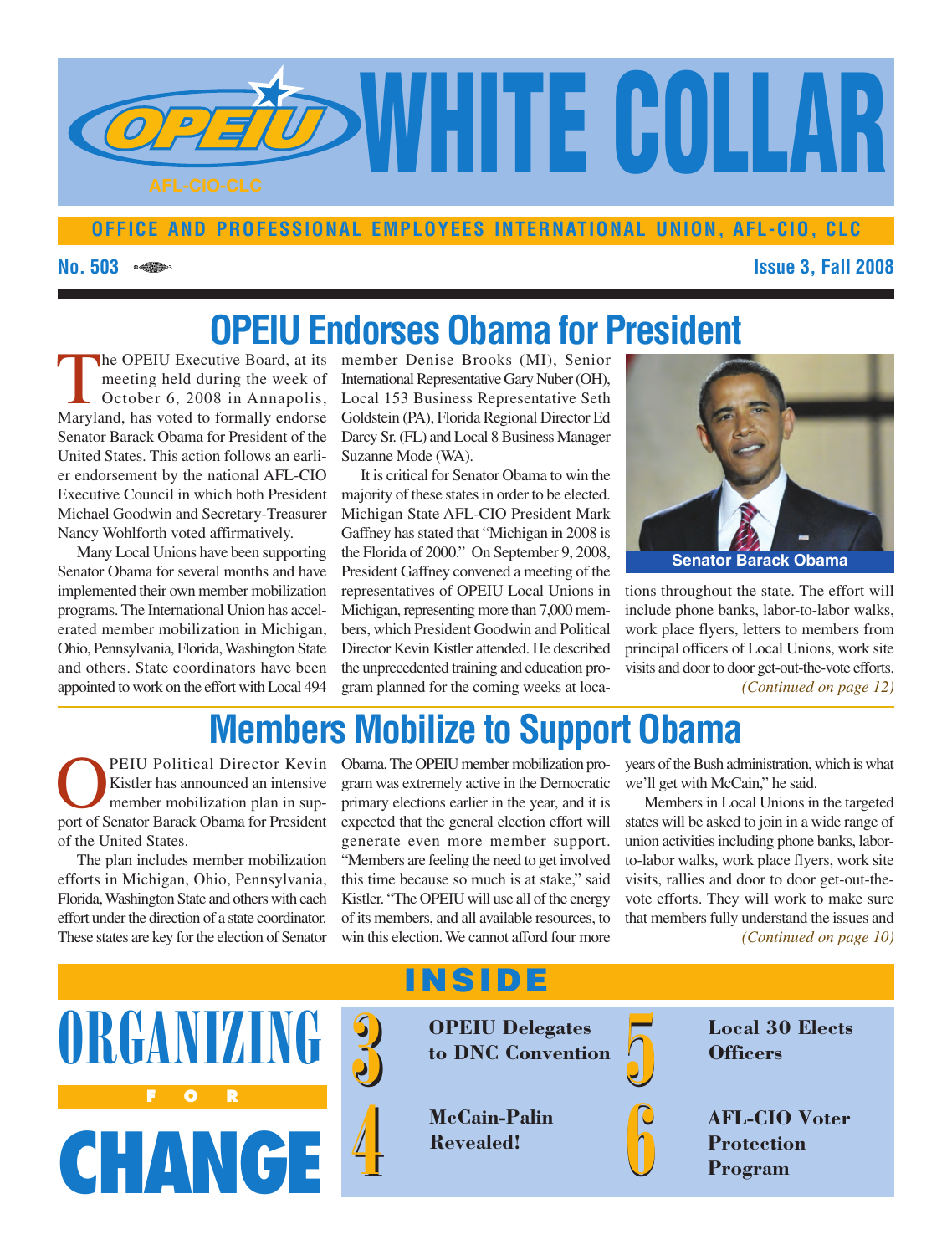# ■ **Editorial**



### **This is Our Moment—This is Our Time**

**By Michael Goodwin, International President**

T his is our moment — this is our time. We have all heard this phrase spoken by Senator Barack Obama many times during the campaign. In every sense of the word, he couldn't be more right.

For the first time in history, Americans will have the privilege of electing an African American as President of the United States. At no other time would such an opportunity have been possible. Many union members attended the historic march on Washington, DC on August 28, 1963, where Dr. Martin Luther King Jr. delivered his immortal "I Have a Dream" speech. He referenced the signing of the Emancipation Proclamation 100 years earlier by President Abraham Lincoln. He stated that the "momentous decree came as a great beacon light of hope to millions of Negro slaves who had been seared in the flames of withering injustice."

He pointed out that since the signing of the Emancipation Proclamation, "the Negro is still not free… sadly crippled by the manacles of segregation and the chains of discrimination… languished in the corners of American society, and finds himself exiled in his own land." He noted that America has defaulted on its promissory note to guarantee all Americans "unalienable rights of life, liberty and the pursuit of happiness."

Dr. King said that "now is the time to make real the promises of democracy and to rise from the dark desolate valley of segregation to the sunlit path of racial justice." He stated that "1963 is not an end," but a beginning for "the Negro to be granted his citizenship rights." He further stated that "the Negro will never be satisfied as long as he is the victim of unspeakable horrors of police brutality" and "cannot gain lodging in the motels of the highways and cities. We cannot be satisfied as long as our children are stripped of their selfhood and robbed of their dignity by a sign stating: 'For Whites Only.'" And we cannot be satisfied until "justice rolls down like waters and righteousness like a mighty stream."

He said that "I have a dream that my four little children will live one day in a nation where they will not be judged by the color of their skin, but by the content of their character."

Who would have believed that forty years later, so much of what Dr. King dreamed about in 1963 would become a reality? The nomination of Senator Barack Obama, an African American, sets in high gear the drive to complete the dreams of Dr. King.

I was fortunate to have had the opportunity to attend the

Democratic National Convention in Denver, Colorado in August 2008 and observe the pride of so many African Americans in attendance, as they witnessed Senator Obama accepting the Democratic Party nomination. Many were in disbelief that the country has come so far in such a short period of time. I was so taken by Senator Obama's speech and proclamation of this is our moment—this is our time, that I felt the need to hug Vice President Green P. Lewis, a proud African-American man, who was standing nearby. I wanted to be part of his joy on that historic night.

It is now up to all of us to close the sale and make sure that Senator Barack Obama is elected President of the United States. In his visit with us at the AFL-CIO Executive Council meeting in June 2008, he made it clear that he stands with working families on all of their issues—no doubt about it! As president, he will sign the Employee Free Choice Act, which will be the beginning of liberating workers in the same way that Dr. Martin Luther King Jr. and Senator Barack Obama have liberated African Americans. We hope that it doesn't take forty more years, but we also look forward with pride to when workers experience their own Emancipation Proclamation. That's how important EFCA is to working families. It is absolutely essential that we elect a president who will sign this important legislation.

Throughout this issue of *White Collar*, we have tried to present the pros and cons of each candidate, and how the election of either candidate would affect you as a worker. We hope that you will reach the same conclusion that we have, which clearly demonstrates that Senator Barack Obama is the workers' candidate. Please review the information contained in this issue carefully, and we hope that you will make the right choice on November 4, 2008.

If we all make the right choice, history will once again be made. This is our moment—this is our time!

"I have a dream that my four little children will live one day in a nation where they will not be judged by the color of their skin, but by the content of their character."

> —Dr. Martin Luther King Jr. August 28, 1963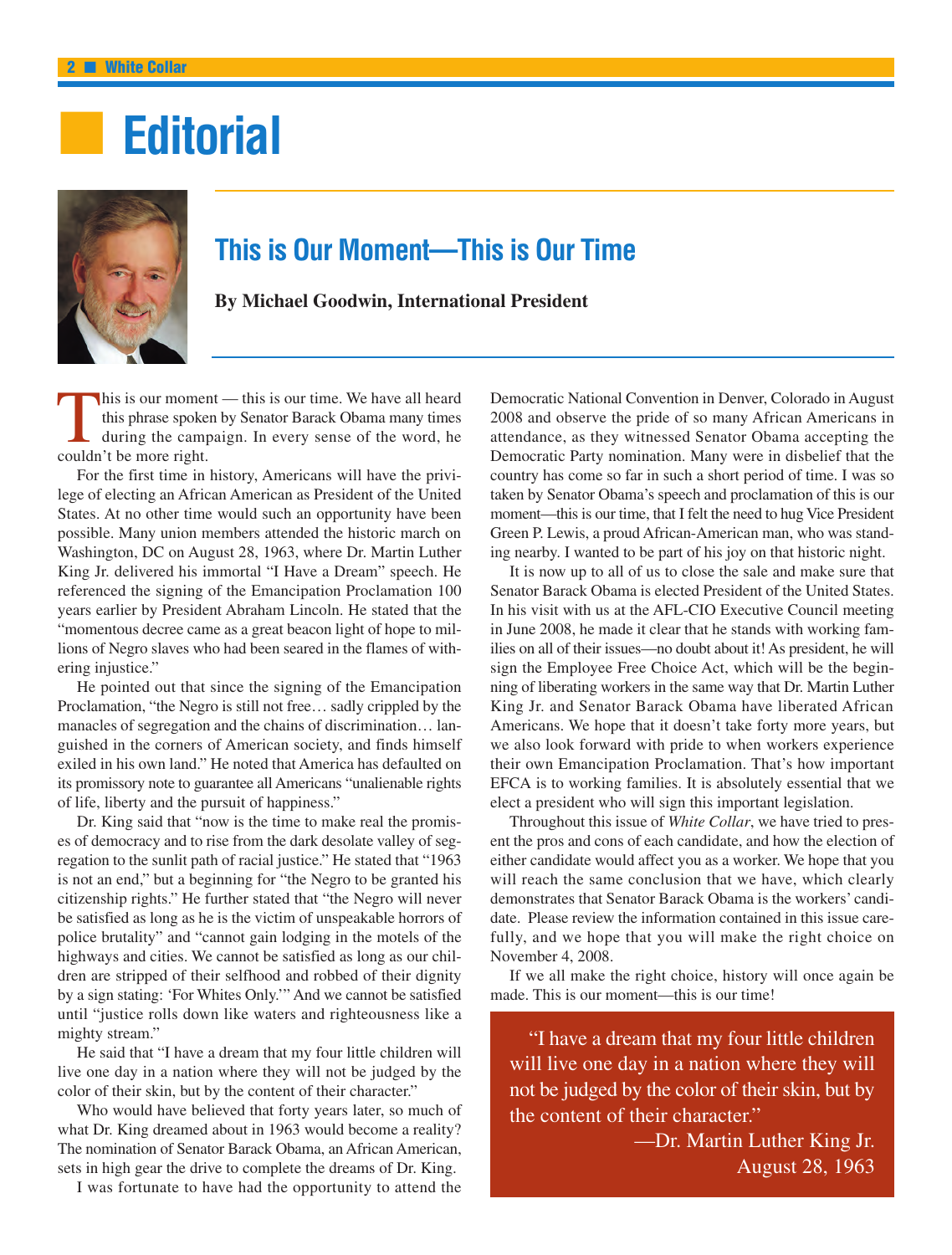## **OPEIU Delegates Attend DNC Convention in Denver** Obama Offers Change We Can Believe In!



**More than 76,000 people gathered at Denver's INVESCO Field at Mile High Stadium to hear Senator Barack Obama accept the Democratic nomination for President of the United States. Among those present at the 45th Democratic National Convention were OPEIU President Michael Goodwin and Secretary-Treasurer Nancy Wohlforth, as well as five OPEIU members who served as delegates—Denise Brooks, Sue Ann Buchanan, Judy Sugnet, Sylvia Woods and Tony Vanderbloemen.The convention was held August 25-28 and featured a range of speakers, including Senator Hillary Clinton, former President Bill Clinton, and vice presidential nominee Senator Joe Biden. In his acceptance speech, Senator Obama told the nation "this election has never been about me. It's been about you…at defining moments like this one, the change we need doesn't come from Washington. Change comes to Washington. Change happens because the American people demand it—because they rise up and insist on new ideas and new leadership, and new politics for a new time. America, this is one of those moments."**



**Delegates and attendees to the 45th Democratic National Convention. Pictured are (left to right) Vice Presidents Becky Turner and Green P. Lewis,Tony Vanderbloemen, Denise Brooks (Local 494), President Michael Goodwin, Judy Sugnet (Local 153), Vice President Walter Allen Jr., Sue Ann Buchanan (Local 13) and Secretary-Treasurer Nancy Wohlforth.**



**OPEIU delegate Denise Brooks, Local 494, with Senator Barack Obama.**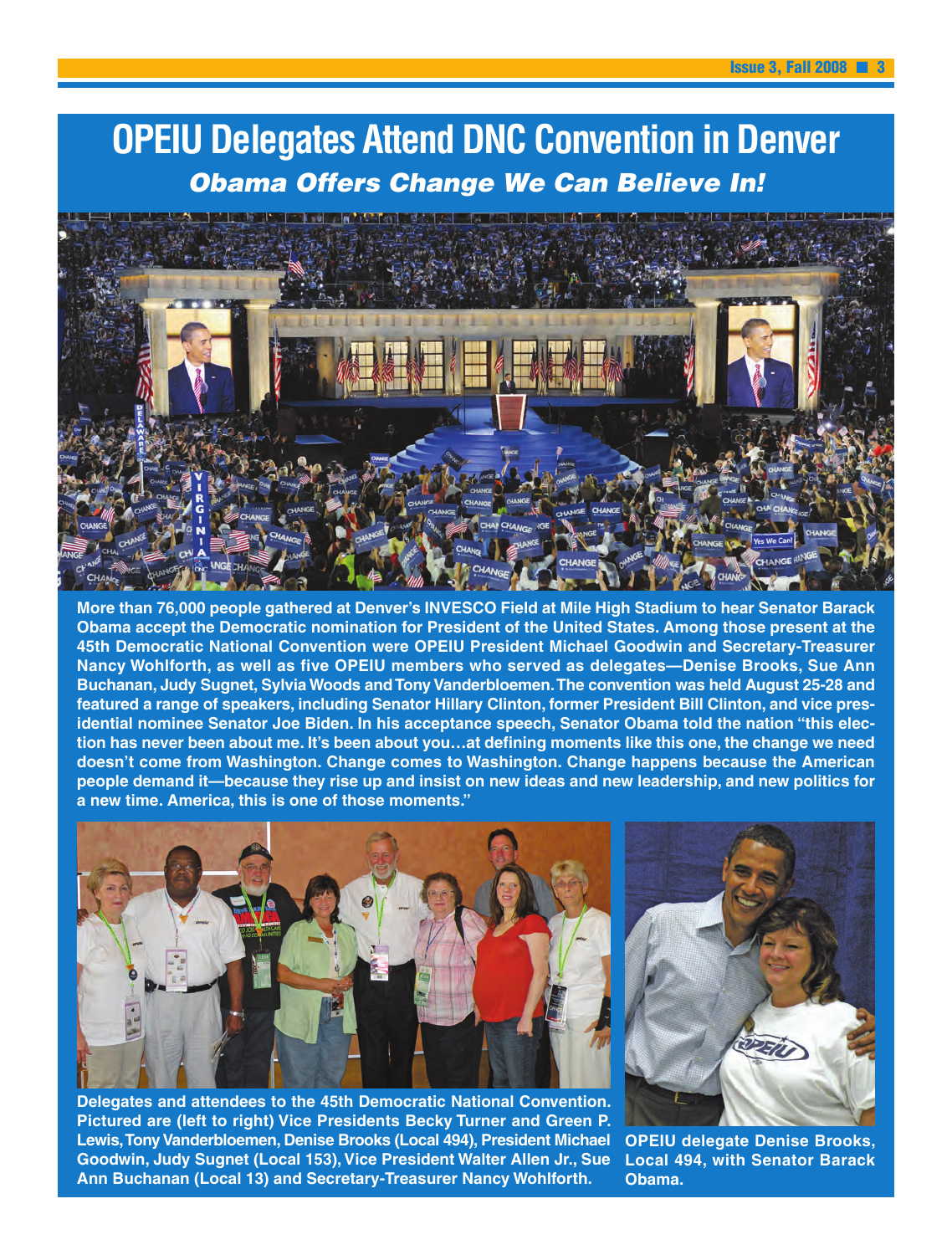### McCain and Palin Revealed!

## **Why Working Families Oppose John McCain**

#### **Where to begin?**

Senator John McCain has one of the most anti-worker voting records in Washington, DC.

For 26 years he has sided with the rich and powerful, while beating down efforts to help working people.

When he starts every speech "my friends," he certainly doesn't mean any of us.

The current economic meltdown that threatens our savings and retirement plans came about through de-regulatory "favors" McCain bestowed on the bankers and investment brokers who fund his campaign. He voted repeatedly for the same policies that brought us the current financial catastrophe.

McCain continues to insist "the fundamentals of our economy are strong" even as trillions of taxpayer dollars go down the drain.

As working families worry about losing their jobs and struggle with high energy and food prices, McCain supports tax breaks for big oil corporations. And his answer to the health care crisis is to tax worker health benefits.

If that doesn't motivate you to phone bank and leaflet for Barack Obama, maybe this will:

Things have been bad under Bush-Cheney, but they can be even worse with McCain-Palin.

McCain likes to claim he's a "maverick" but the record shows he has voted with the Bush administration 90 percent of the time.

In his "maverick" mode while not a candidate for president, he voted against the Bush tax cuts, saying they were "tilted to the wealthy" and that it was "inappropriate to cut taxes in war time."

Well, those tax cuts still target the richest one percent of our population and our country is still very much at war, but McCain the presidential candidate now wants to make those tax cuts permanent!

McCain has voted repeatedly for harm-

ful trade deals and against repealing tax breaks for companies that send jobs overseas. When workers complain about unfair economic policies, McCain's top economic adviser calls them "whiners."

#### **Just how "out of touch" is John McCain with ordinary people?**

Here is a classic example:

Earlier this year at one of his "town-hall" meetings, McCain railed against one of the most admired programs in America: Social Security. He termed it "an absolute disgrace." He said "we have got to understand that we are paying present-day retirees with the taxes paid by young workers in America today."

Huh?

As just about everyone with the exception of John McCain is aware, that's how the system was designed to operate. And since FDR, it has served as a financial bedrock of retirement security for generations of Americans.

After that clunker, McCain's anti-worker position on other issues continues to hurt, but come as no surprise. Here are just a few that seriously undermine the American dream:

• He voted 19 times against minimum wage increases.

• He blocked a bill to protect overtime rights.

• He voted to gut the Family and Medical Leave Act.

• He opposed extending Federal Unemployment Insurance Benefits for jobless workers.

• He voted against funding for afterschool programs.

• He voted against funding for Head Start.

• He voted to block the Employee Free Choice Act.

• He voted against bargaining rights for federal employees.

• He supports replacing Social Security with privatized accounts.

• He opposes the Lilly Ledbetter Fair Pay Act.

## **Hillary Voters to Gov. Sarah Palin: "We know Hillary Clinton, and you're no Hillary Clinton"**

 $\overline{\mathbf{P}}$ utting party ahead of country, Republican presidential candidate John McCain made the stunning choice of Alaska Governor Sarah Palin as his running mate. **Who is she? What are her qualifications?**

Local TV sports announcer, four years on the city council, six years as part-time mayor of a town of 7,000, and 20 months as the governor of a state with 650,000 people. Married to the "first dude" with five kids, including Willow, Trig and Track.

It is scary to think that the selfdescribed "hockey mom" with a Barney Fife resume could be a "heartbeat away from the presidency."

#### **What was McCain thinking?**

Manipulating voters to win an election. The religious right that often calls the shots in the Republican party never did like McCain. Neither did the Rush Limbaughs or Ann Coulters.

But they love Sarah Palin. As a Pentecostal who supports teaching creationism in the schools, Palin is from the farthest fringe of the fundamentalist wing of the GOP.

The cynical McCain not only expects Gov. Palin to rouse evangelicals, but to attract "disenchanted" Hillary Clinton supporters.

Striving for a better, fairer America and appealing to the best that is in us, Hillary voters made history when they put 18 million cracks in the glass ceiling. And those voters who know and fought for Hillary, know that Sarah Palin is no Hillary.

Palin is dead wrong on every issue important to Hillary supporters, such as equal pay, health care, worker rights, reproductive choice, judicial *(Continued on next page)*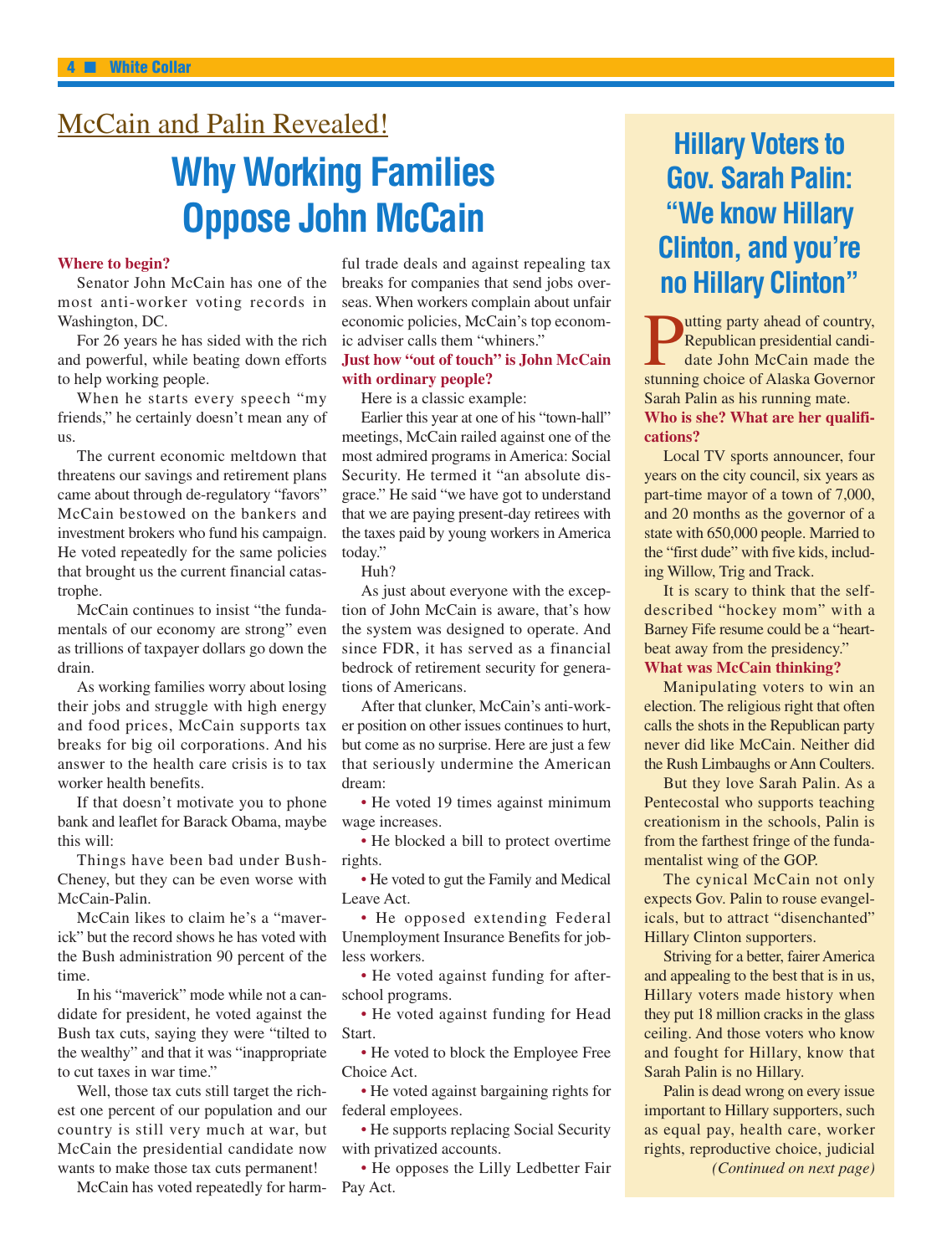### **Hillary Voters to Gov. Sarah Palin: "We know Hillary Clinton, and you're no Hillary Clinton"**

#### *(Continued from previous page)*

appointments, stem-cell research, ending the Iraq War and protecting the environment, to mention a few.

Palin is against sex education, birth control, alternate energy development and freedom of speech (as mayor she tried to ban books and attempted to fire the librarian who stood up to her).

Palin tried to throw a cloak of silence over "Troopergate," an investigation by Alaska lawmakers into whether she abused her power in trying to remove a state trooper who divorced her sister.

Although she campaigns against "earmarks," as mayor she hired lobbyists to bring millions of federal dollars for her little town, and while running for governor championed the "bridge to nowhere."

Her record on national issues is almost nonexistent. Her husband, "first Dude" Todd Palin, is a member of the United Steelworkers. That means he earns a good wage and has good health insurance.

But Gov. Palin won't say where she stands on the Employee Free Choice Act that would make it easier for other Americans to join unions and earn better money and benefits.

**Where does she stand on privatization of Social Security? What is her position on job-killing free trade?**

Voters have to assume she's with McCain, and against workers, on these issues.

McCain boasts that Palin has "balanced budgets." Sure, unlike governors in the lower 48 states, where the collapsing Bush economy has forced them to make painful cuts in needed public services, balancing a budget in resources-rich Alaska means sending every resident a dividend check.

Palin charmed the media with her moose-shooting gun exploits. Guns probably make for a rollicking good time in sleepy Wasilla, Alaska, where they don't have too many street gangs or concern over assault weapons and drive-by shootings that mayors must deal with in places like New York and Philadelphia and Los Angeles.

A new organization, Women Against Sarah Palin, issued a call to action. "It is presumed that the inclusion of a woman on the Republican ticket could win over women voters. We want to disagree, publicly. We believe that this terrible decision has surpassed mere partisanship, and that it is a dangerous farce on the part of a pandering and rudderless presidential candidate…"

On their web site, http://womenagainstsarahpalin.blogspot.com, the group declares: "Ms. Palin's political views are in every way a slap in the face to the accomplishments that our mothers and grandmothers and great-grandmothers so fiercely fought for, and that we've so demonstrably benefited from."

Hillary supporters agree: "No way, no how, no McCain, no Palin!"

## **Local 30 Members Choose Allen/Giordano Team**

T he ballots are in and the members of Local 30 have once again chosen to support their incumbent leaders. Executive Director Walter Allen, Jr. and President Marianne Giordano were overwhelmingly re-elected to lead the Southern California/Arizona Local Union. Re-elected by margins of more than 70 percent of the votes cast, Allen and Giordano were pleased with the results.

"Our Local has come a very long way since our trusteeship in 2000-2001, and it is clear that our members know and appreciate the hard work and the solid leadership we have provided," said Giordano. "It is always gratifying to receive such thanks and support for the work you do. I look forward to these next three years and all the new opportunities to add value to membership in Local 30."

"With so many challenges ahead, contracts to negotiate, health care benefits to protect, more workers to organize, and political campaigns to support, the work never ends," said Allen. "As the landscape continues to change economically and politically, we must also change in order to provide effective leadership. I am very grateful to the members of our great union for their vote of confidence, and their ongoing commitment to our continued success."

Also winning re-election to new threeyear terms at Local 30 were Executive Board Members Carmen Corral, Sue Smith, Hector Peralta, and Larry Petrea. Vice President Cathy Young, Recording Secretary Diane Nunez, Los Angeles Executive Board member Ruth Porchas, and Senior Trustee Katie Doyle ran unopposed.

"We have a great team of leaders who support each other and work well together," said Young. "I have been a member of this union for more than 30 years and an officer for most of that time, and I can tell you that the union is the strongest, most effective, and best managed that we have ever been. We deliver on the promise to our members every day and this is the reward for that commitment."

"I am always proud to receive the support of our members, and I never take it for granted," said Corral. "In my more than 30



**Walter Allen Jr. Local 30, Executive Director**

years in Local 30, I have worked with some good leaders, but Walter has done more for our members than anyone we have had lead our union. Marianne is the true voice of our members and has done more in her role than anyone has before. I am very proud of them and proud to be a part of their team."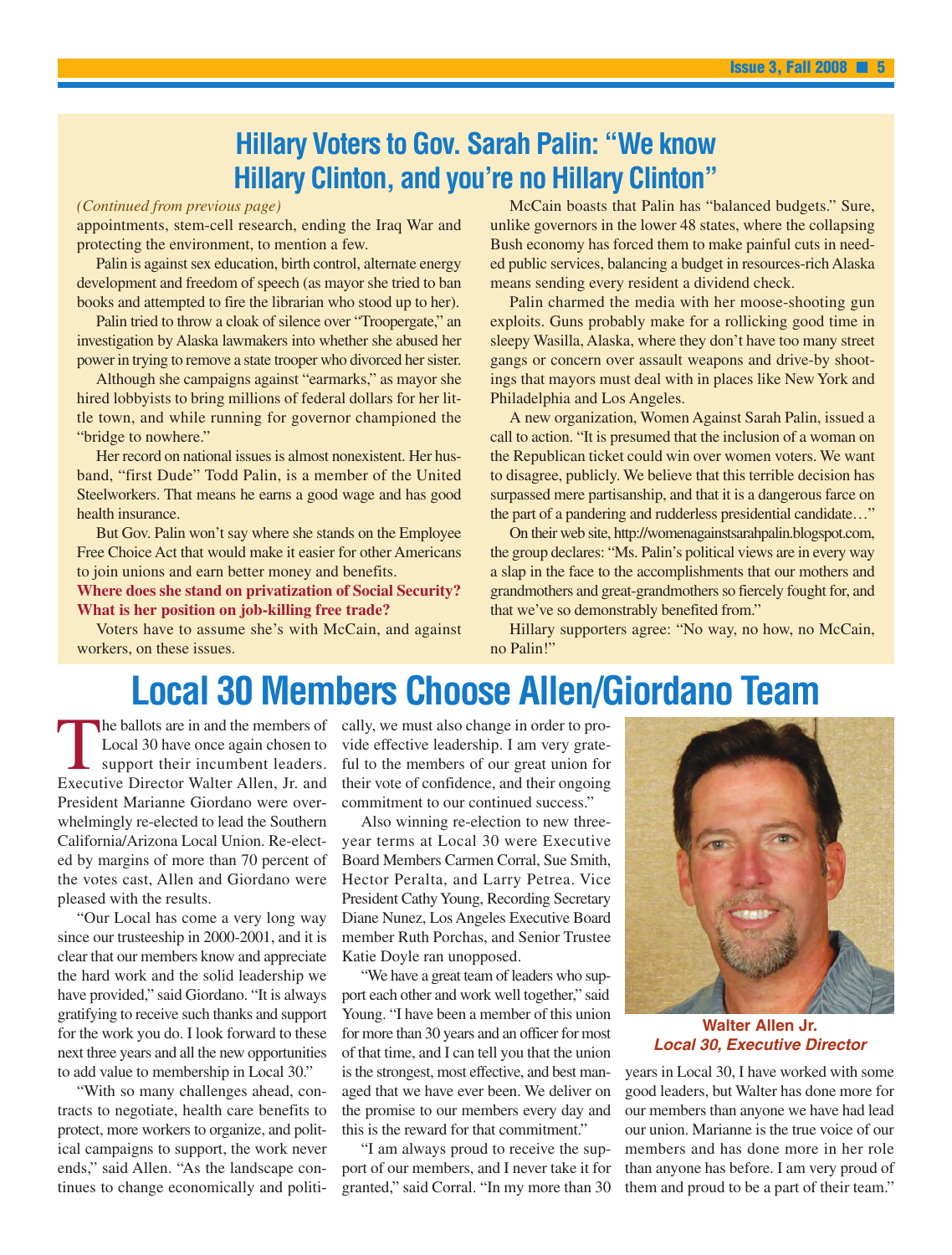## **AFL-CIO Launches Voter Protection Program**

T he AFL-CIO Executive Council Committee on Civil and Human Rights recently convened to discuss the AFL-CIO's voter protection program, "My Vote, My Right." The initiative is designed to avoid the voting rights violations and voter suppression encountered in both the 2000 and 2004 elections.

OPEIU President Michael Goodwin, who serves as co-chair of the committee, and OPEIU Secretary-Treasurer NancyWohlforth attended the meeting. "The type of voter suppression and voting rights violations we saw in the last two elections had a direct bearing on the outcome of those elections," said Goodwin. "We can't allow this to happen again in November—the outcome of this election is just too important to the working families of this country.We have to do everything possible to ensure that all votes are counted and that everyone's voices are heard. This includes using all the resources available to the AFL-CIO nationwide, including using the state and local central labor councils, as well as establishing coalitions with religious and community-based institutions to carry out voter protection programs."

Secretary-Treasurer Nancy Wohlforth noted that Pride at Work, of which she is co-president, was engaged with progressive organizations such as MoveOn.org to expand awareness of the need for voter protection.

"The OPEIU recognizes the importance of this program and is providing support both financially and with resources on the ground," Wohlforth said.

## **Local 8 Makes Political Action a Top Priority**

L ocal 8 in Seattle, Washington is making grassroots political action and get-out-the-vote activities a top priority with their Labor Neighbor program. The program is a grassroots member-to-member political education program,



**Local 8 Executive Board member Kathi Scott phone banking for Labor Neighbor.**

where union members talk to other union members and provide information about issues that are imperative for working families, and the candidates who support those issues.

"Our Political Action Committee (PAC) is growing and contributions through payroll deductions keep increasing," said Local 8 Business Manager Suzanne Mode. "As of September 1, we reached 325 volunteer hours, more than three quarters of the way toward meeting our goal of 400 hours by Election Day."

The union established their PAC more than 15 years ago, but as the number of public employees, homecare and health-related workers increased within the union, they realized the best way to help their members was to get to work on a strong legislative agenda. During the last five years, they have reinvigorated their PAC and rallied their members. The members understand that

their wages, benefits and working conditions are paid for by the support and votes of elected officials, and they are turning out in high numbers to elect those candidates who will fight for social justice.



**Local 8 members Rebecca Johnson and Angela Boehlke visit fellow union members to talk about the upcoming election.**

## **Executive Order Could Derail Current Organizing Efforts**

 $\tilde{\mathsf{C}}$ ontinuing its assault on working Americans, the Bush administration is considering an executive order that would eliminate the card-check system of organizing at large government contractors.

The card-check system allows workers to form a union if a majority of them sign a union-authorization card. Employers usually prefer a secret-ballot election as it makes it more difficult for the union to secure a majority vote.

According to *The Wall Street Journal*, "the issue has become a factor in some Senate races and the presidential campaign.

Sen. Barack Obama, the Democratic presidential nominee, supports legislation favoring the card-check approach. Sen. John McCain, opposes such legislation.

"The executive order would require large government contractors to use secret ballot elections for union organizing or risk losing government contracts, say people familiar with the order," continues *The Wall Street Journal*. "Though companies typically prefer secret ballots, some are willing to accept card checks to avoid a fight."

It isn't clear if the order would apply to a company's entire operations or only those operations serving the government. According to a person familiar with the draft of the order, "it would exclude companies with small government contracts."

"This is politics at its worse," said Bill Samuel, the AFL-CIO's director of government affairs. He called the order a gift to the business community "from the most anti-union administration that we've seen."

*The Wall Street Journal* reports that "Sen. Obama has declared his support for a proposed federal Employee Free Choice Act that would let unions use card checks anytime they wished."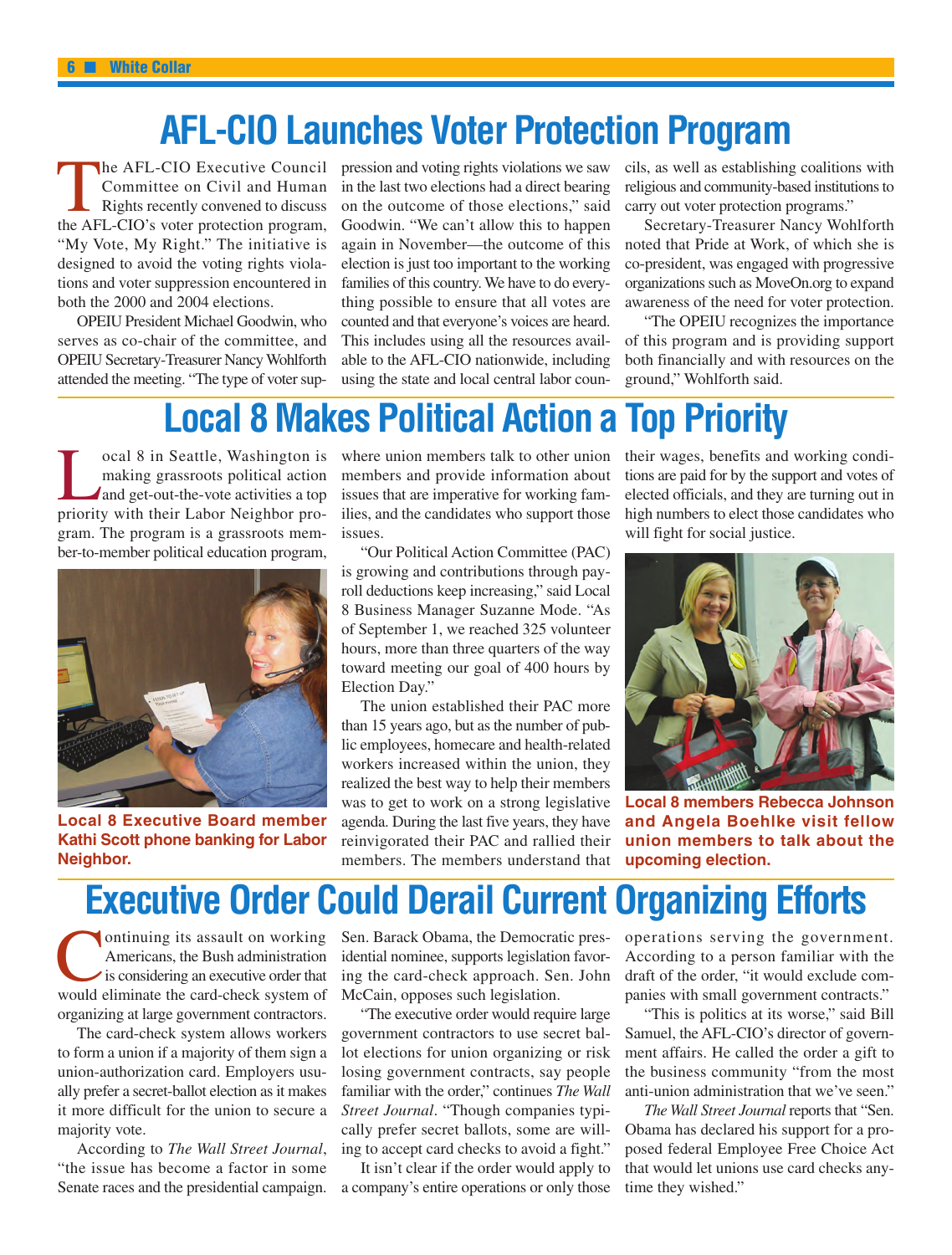## **Washington State Nurses Win NLRB Victory**

T he Washington State Nurses Association has won a victory as the National Labor Relations Board overturned its earlier decision that the employer's ban on union buttons did not constitute an unfair labor practice.

The Ninth Circuit Court of Appeals held

that the ban constituted unfair labor practices and that the nurses should be allowed to wear their union buttons. The Court relied heavily on the Sixth Circuit's decision in Mt. Clemens General Hospital in ruling that the nurses at Sacred Heart Hospital in Spokane are entitled to wear buttons stating:

RNS Demand Safe Staffing, as well as similar precedent setting cases.

"The Board has long recognized that under Section 7, union members have a protected right to wear union insignia in the workplace," reads the decision.

OPEIU is pleased with the decision.

## **Local 107 Renews Contract at Air Logistics**

B argaining began on May 27, 2008 for a 30-month renewal agreement between OPEIU Local 107 and Air Logistics, Inc., and was completed on September 9, 2008. The renewal agreement provides for industry leading annual base pay salary increases that establish a new gold standard for OPEIU represented hel-

icopter pilots in the Gulf of Mexico.

The Local Union is currently presenting the agreement to the membership for review. Pilots will cast their ballots electronically through Allied Union Services before the end of October 2008.

The Local Union negotiating team consisted of President Kenneth Bruner, Chair of

the Strategic Bargaining Committee (SBC), Local 107 Kent Bollaert, Trustee Erica Green, and OPEIU Senior International Representative Paul Bohelski.

OPEIU Local 107 represents some 348 pilots employed by Air Logistics, Inc.

A full report will be published in the next edition of *White Collar*.

## **Local 102 Signs Agreement with Lear Siegler Services**

L ocal 102 in Daleville, Alabama signed a three-year agreement with Lear Siegler Services Inc. on September 12, 2008. The members of Local 102 are responsible for training US Army, Air Force and Allied helicopter pilots.

Local 102 became affiliated with the OPEIU in 2000 after many years of going it alone at the bargaining table.With the expertise of the International Union, Local 102 negotiated a labor contract in 2002 that yielded a 15.8 percent increase in starting salaries, a 10.4 percent raise for the senior pilots and an increase in vacation days across the board.

The CBA negotiations in 2005 were

tough, but Local 102 succeeded in securing a 12.5 percent increase over three years, no increase in health care costs and another increase in vacation days.

The newly ratified CBA is effective October 1, 2008 and has an increase in the starting pay of 20.3 percent, a 4 percent hike for the senior pilots, plus a retention bonus. Additionally, there is a one-week vacation for first-year pilots and only a slight increase in the cost of health care, with no erosion of benefits.

The pilots and members of Local 102 say, "Thank you, OPEIU, for the tremendous help you and your staff have been and especially to Senior International



**Pictured left to right are Local 102 Trustee J.T. Miller, Consultant Dave Oltmans, Secretary-Treasurer Richard White, President Steven Rush,Vice President Jim Sickler and Recording Secretary Ron Arsenault.**

Representative Paul Bohelski for being there when we needed him," said Local 102 President Steven Rush.

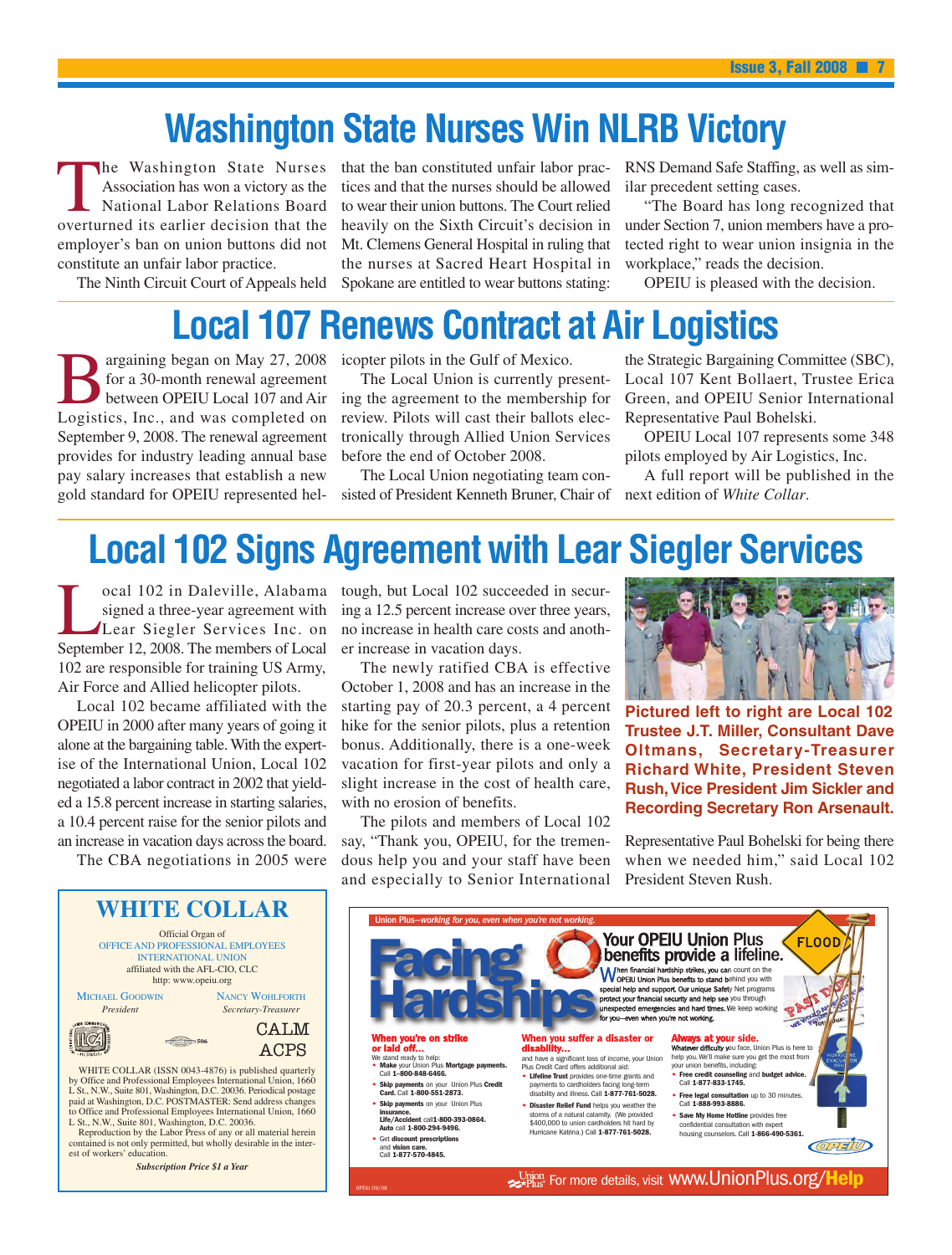## **Hope Health Care Arbitration Victory for Local 459**

A n arbitrator has ruled that Hope Network Behavioral Health Services had no right to make a change in health care coverage for the 227 employees represented by Local 459 who work in Kent, Kalamazoo and Muskegon Counties.

Hope Behavioral is wholly owned by Hope Corporate, a much bigger organization based in Kent County. In October 2007, Hope Corporate moved all of its employees to Aetna health insurance. Local 459 members at Hope Behavioral had enjoyed much better health care plans. Hope Corporate had the right to change coverage for its 1,800 non-union employees, but the union contract protected the unionized employees. Hope corporate decided to ignore the contract and made the change anyway. An arbitrator has ruled that they had no right to do so.

Hope Behavioral has been under a union contract since 2000. In the first contract with Hope Behavioral, the health care was specifically spelled out. The group there has been flexible about health insurance and, in 2003, the members agreed to take out the specific language, so that each year they could shop for the best



**Pictured are Local 459 members Judy Miller, Lamar Crump, Frank Remas and Ruth Hunter.**

health care at the best price. But it was agreed that no change would be made unless Hope Behavioral and Local 459 agreed. This was followed in 2004, 2005 and 2006. The system actually worked well and Hope Behavioral employees ended up with much better health care in 2006.

## **Local 11 Member Reinstated with Full Back Pay, Benefits**

Lu<br>L himself as the "poster boy" for organized labor. A 20-year veteran of the Vancouver, Washington Police Department, Lt. Luse was suspended July 9, 2006, and fired March 28, 2007, for alleged insubordination in the field and for making false statements during an internal affairs investigation.

He and his union—OPEIU Local 11 fought the discharge, and last month arbitrator Michael H. Beck of Seattle reinstated Luse with full back pay and benefits. The union's collective bargaining agreement with the employer stipulates that the losing party pays for all arbitrator fees and expenses. In this case, it was almost \$25,000! Luse returned to work July 7, 2008.

"It was a hugely expensive fight, but it clearly was the right thing to do," said Mike Richards, Executive Secretary of Local 11. "We prevailed because we were right."

Luse, 44, has lived in Vancouver most of his life. Married with three daughters, he holds a bachelor's degree in law and justice from Central Washington College. He joined the Vancouver Police Department as a street cop in 1987 and has worked his way up the chain of command — from corporal to sergeant and finally to lieutenant.

He has served as president of the

ocal 11 member Doug Luse sees Vancouver Police Officers Guild and is pate any problems. "It was a convincing active at Local 11.

> During his career he has received numerous letters of recognition and praise. He was reprimanded once—for taking part in the investigation in the theft of his own checkbook, when he was told not to.

> Luse didn't want to point any fingers in his firing, but arbitrator Beck in his findings released June 21, 2008, noted that "the investigation (of Luse) suffered from bias, particularly that of Assistant Chief (Mitch) Barker."

> Barker was appointed acting chief in August 2006 following the resignation of Police Chief Brian Martinek. Luse was fired while Barker was in command.

> In exonerating Luse of all charges, Beck stated in his 53-page opinion that the Vancouver Police Department did not conduct a timely investigation (from start to finish it took nine months) and that the Department did not meet the standard of "clear and convincing evidence" to fire him.

> Beck also noted that the investigation "was neither full nor fair, as witnesses with relevant information were not interviewed, police reports with relevant information were not reviewed, and bias permeated the investigation."

> Lt. Luse says he will go back to work "with a clean slate" and he doesn't antici-

win for me. I just want to go back to work and do my job."

A new police chief (Cliff Cook) was hired in April 2007. Barker is back at his post as assistant chief.

(Editor's Note: A recent assessment of the City of Vancouver's budget projects a deficit of more than \$6 million for the 2009- 10 biennium. Approximately 76 percent of the City's budget is comprised of salary and benefit costs for police officers and civilian support staff. Unless steps are taken to remedy the anticipated shortfall, the Vancouver Police Department will have to reduce its operating budget by \$2.3 million.)

*Excerpted from an article by Mike Gutwig, Editor of the NW Labor Press, July 18, 2008.*



**Local 11 Executive Secretary Mike Richards and Lt. Doug Luse.**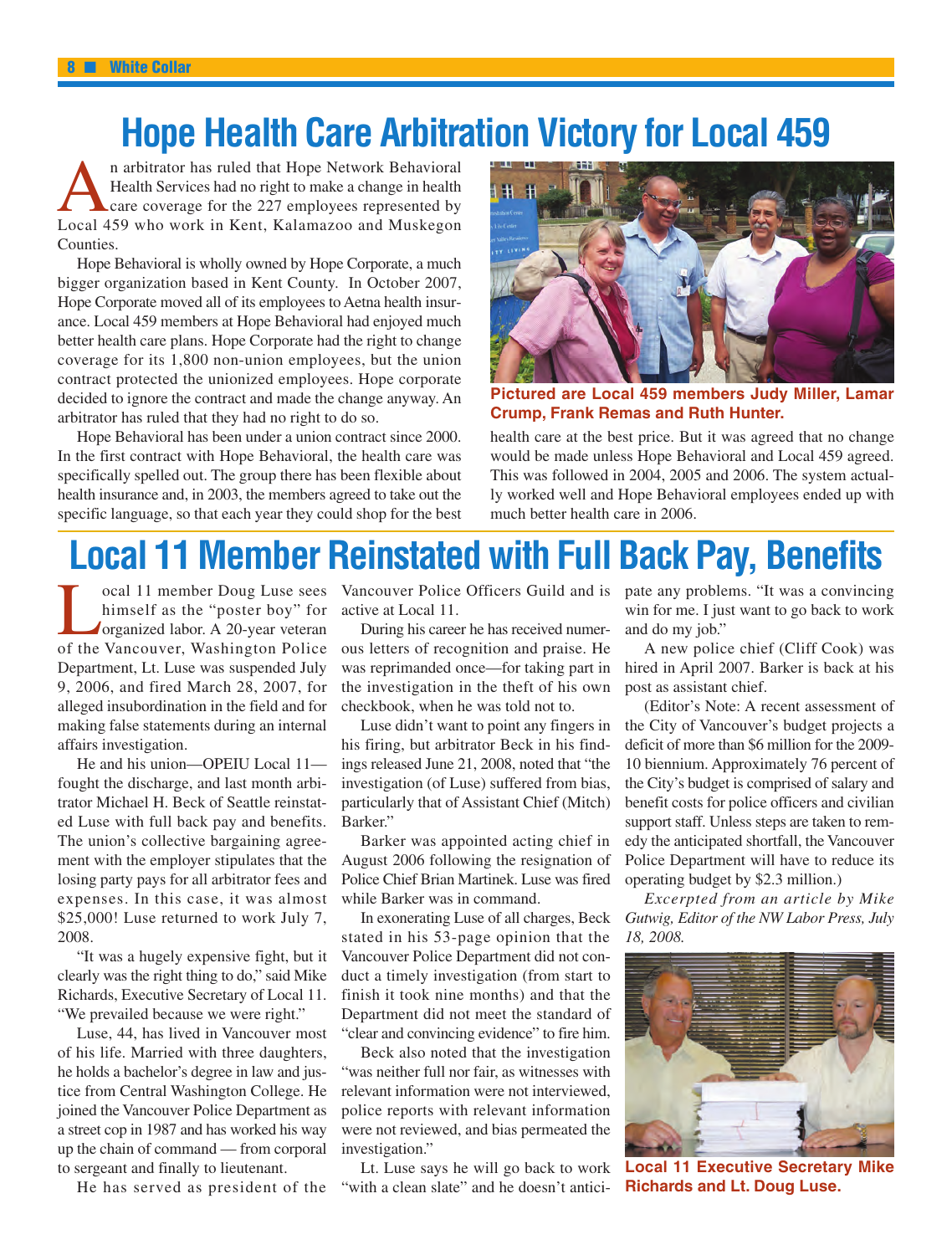### *Lobbyist Corner*

### **Working Families: November 4 Can Be a New Day** Submitted by OPEIU Lobbyist Robert McGlotten of McGlotten & Jarvis

I n the last eight years, working families have seen their world turned upside down. The United States' economy has 3.2 million fewer jobs today than it did when President George W. Bush took office, including 2.5 million fewer manufacturing jobs. Bush appears headed for the dubious distinction of being the first president since Herbert Hoover to preside over a decline in total employment during his term in office.

It's not just that unemployment is so high (6.1 percent) or that the economy is in such critical condition, as it is that everything seems to be falling apart. Mortgages are in default, our financial institutions go hat in hand to foreign banks for desperately needed cash, and the cost of filling a gas tank has tripled.

It is not the present circumstances that have working families panicked, but it's the threat that there is no end to this dire situation in sight. We will have a choice this November, to vote for a president who will begin to address many of the problems that face this nation, and give that person a Senate and a House of Representatives to achieve meaningful legislative goals.

Working families must go to the polls this November in large numbers like never before. We will have to demand of our elected officials that they pursue an agenda that includes the following:

• Domestic Marshall Plan, which would address our nation's infrastructure, repair roads and bridges, schools, hospitals, and other public buildings;

- Protect Social Security, Medicare and Medicaid programs;
- Provide workers and the unemployed with a health care program;
- Trade laws that will protect American workers;
- Immigration reform;
- Address climate change with a program that looks at clean coal technologies, nuclear, carbon capture and storage, energy efficiency and conservation, plug-in hybrid electric vehicles, and provides for jobs in the industry;
- New FDA regulations that protect our food supply;
- Retirement plans protection; and
- Pass and sign into law the Employee Free Choice Act; it is time to give workers who want to join a union the protections that would ensure that right.

As members of OPEIU, we are aware of the need for Congress to act today on these and many others issues. We hope that 2009 will be a better year for all working families.

It requires YOUR VOTE on Election Day to TURN THIS COUNTRY IN THE RIGHT DIRECTION!

### Take Action — Your Involvement is More Important Than Ever!

Contact your local representatives. Every letter counts. Every phone call can make a difference. If you prefer to make written contact, OPEIU advises you to either mail or e-mail all correspondence.

If you don't know who your House representative is, the Clerk of the House maintains addresses and phone numbers of all members and committees: Clerk of the House, US Capitol, Room H154, Washington, DC 20515; phone (202) 225-7000; hours 9 a.m. to 6 p.m. (EST), Monday through Friday. The following websites also contain links to congressional directories: http://www.house.gov/writerep and http://www.senate.gov.

Please direct your questions about communication with your Senators to the specific office(s) in question, using the following format: Office of Senator (Name), United States Senate, Washington, DC 20510. You may also phone the U.S. Capitol's switchboard at (202) 224-3121. An operator will connect you directly with the House or Senate office you request.

You can also access this information at your local library, or call the International Union's Washington, DC office at 202- 393-4464 ext. 13 for a booklet listing of congressional representatives.

### **Your action is needed now. Do your part to help yourself and your family. Start writing and calling today!**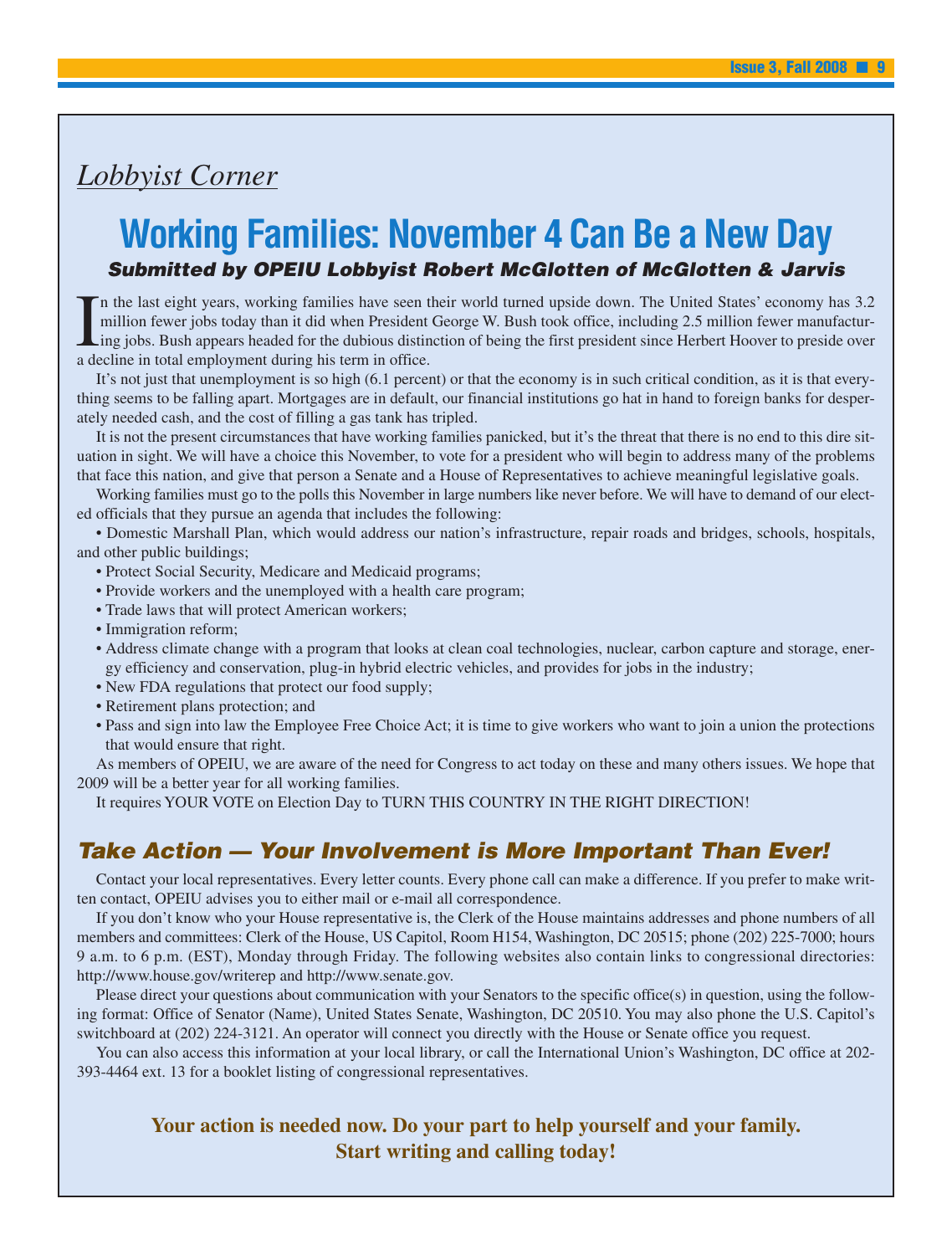## ■ **Work and Health**

## **Defensive Medicine – What is it Costing You?** Submitted by Jeffrey S. Freed, M.D. Associate Professor of Surgery, The Mount Sinai School of Medicine, NYC

**OPEIU Local 153 Health Fund Medical Director**<br> **R** ecently, my medical assistant There is an expectation after a patient<br>
informed me that I was going to see does badly that the doctor should have<br>
a patient with abdomina ecently, my medical assistant informed me that I was going to see a patient with abdominal pain. Just three days before, he had been released from the hospital with instructions to see a doctor. That turned out to be me.

He was new to my practice. The hospital admission had been for gastroenteritis, stomach flu. The patient had told my assistant on the phone that all the tests at the hospital were negative, but did so with a particularly hostile edge. "I wonder what he's going to say about us," my assistant said to me.

An exam of the patient revealed some general soreness in the abdomen. I ordered a CT scan.

I wasn't all that worried about an internal problem. Still, the small chance of missing something on a dissatisfied patient was too big a risk for my professional comfort. His scan came back normal, as I expected. But doctors learn early to play defense, especially with patients who are already unhappy with their care.

The average physician has a malpractice suit instituted against him or her several times in their career, sometimes appropriately. However, I've seen doctors accused of malpractice when there is a bad outcome, regardless of whether they have done anything wrong or not.

There is an expectation after a patient does badly that the doctor should have ordered another test or done something else. But sometimes things go wrong no matter what you do—or don't do.

Defensive medicine is part of the cost of health care, and also, unfortunately, a large part of the unnecessary expense of health care. It is estimated to account up to 10 percent of the waste of health care dollars, your dollars. And waste is reflected in the cost of your health insurance.

Unlike defensive driving where slowing down and being less aggressive saves lives, defensive medicine means doing more tests, ordering more consults from specialists and exposing patients to the risks of radiation, invasive tests and treatments.

Some physicians feel compelled to do these things. One thing that doctors hate almost as much as a faulty diagnosis is winding up in court to defend their decisions. Once a doctor has had his/her judgment questioned in a lawsuit, his/her other documentation and test ordering will never be the same. A typical line of legal attack is that you didn't order a test or refer a patient to a specialist fast enough.

Patients are defensive, too. They look up their symptoms on the Internet and then insist on testing and consultations for

symptoms that can be safely observed and frequently go away on their own.

What can we do? Building better relationships between doctors and patients would help, though that's a tall order given the brief visits that have become the norm.

If you are going into the hospital or to a doctor's office, think about leaving your most confrontational family member at home.When the family questions every detail of care to an unreasonable degree or has expectations that there is a guarantee that everything will be perfect, you're going to get more testing, more specialists poking you and more cost. If that type of evaluation and treatment is what you are after, most doctors will oblige. Just make sure to factor in the extra doses of radiation from scans, the extra medication you might be allergic to, and the extra procedures the specialist is likely to recommend.

Speak up if you suspect a test is just being ordered to protect the doctor from liability, not help you. Defensive physicians will document your informed refusal and your lack of compliance. However, most would probably agree with you that avoiding unnecessary, costly, potentially dangerous tests is really in your best interest.

*Jeffrey S. Freed, M.D., P.C. specializes in general surgery/proctology. He can be reached via email at jsfmd@aol.com.*

### **Members Mobilize to Support Obama**

#### *(Continued from page 1)*

will distribute important voter information. It is anticipated that the state coordinators will have an initial staff of volunteers, which will grow exponentially into the hundreds.

The volunteers will point out that the country is in recession because of a leadership failure in Washington, DC—where George Bush handed out billions of dollars in tax cuts to the wealthiest few and Senator McCain promises to make those same tax cuts permanent. McCain's position is absurd

given the struggles of working families with two million foreclosures and national unemployment at 6.1 percent.

Volunteers will also point out that the crisis on Wall Street afflicting the nation is the result of the failure of the government to regulate. McCain is the ultimate deregulator and sees no need for government to regulate Wall Street activities.

As this issue of *White Collar* went to press, the administration in Washington, DC was proposing that Congress adopt a \$700 billion bailout of Wall Street that flies in the face of their long held beliefs of free markets. Their latest stance is that we should have "free market profits" and "socialized losses." But due to public pressure, the bailout was defeated on its first try in the House of Representatives on Sept. 29, 2008.

For more information, please call Political Director Kevin Kistler at 212-675- 3210 or email him at frontdesk@opeiu.org to volunteer for the member mobilization program.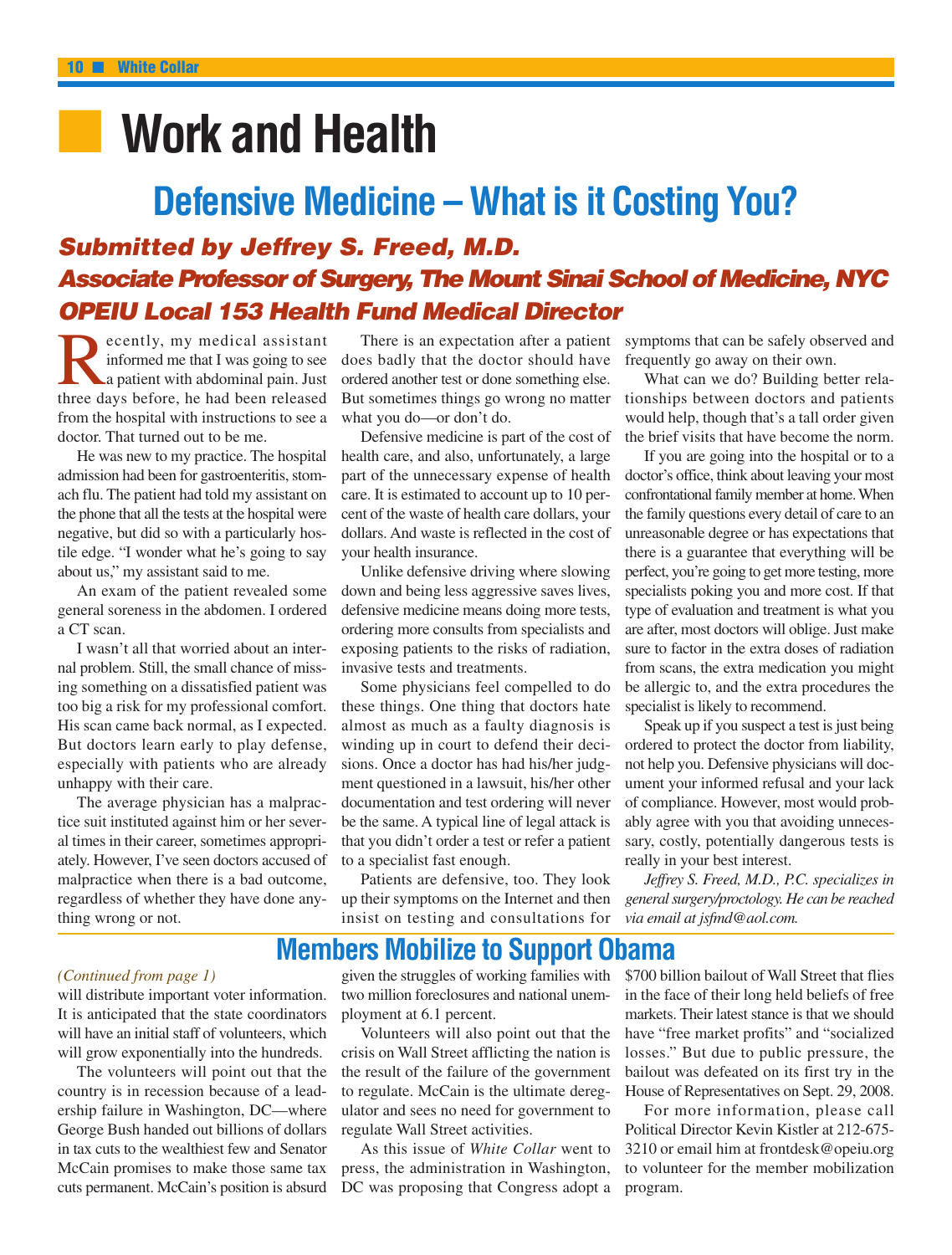

## Washington Window **The Financial Crisis: A Political History**

A s the executive branch and Congress deal with the financial crisis that has hit Wall Street for the last month—and that threatens Main Street—it is useful to recount a little political history of how we got where we are.

That's because while the speculators, hedge funds, brokerage houses and big fish of the financial markets have produced this ruin, they were aided and abetted by politicians of both parties. And some of those pols are playing active roles in this year's political campaigns. Here are some of the details:

From the time of the Great Depression until the advent of the GOP Reagan administration, the nation's financial institutions and their markets were relatively tightly regulated and also relatively simple.

The New Deal set up Fannie Mae to encourage homeownership by providing an underpinning to the mortgage market, but it was barred from wild speculation in securities, as was Freddie Mac, which was established later.

The New Deal also established the Securities and Exchange Commission, to regulate stock markets and—more importantly—make them transparent so that the big boys couldn't deal behind closed doors to the detriment of average investors.

At the same time, Congress passed the Glass-Steagall Act, drawing very bright lines between banks, insurance companies and brokerages. In so many words, they were barred from getting in each other's business.

Lawmakers did not want a repeat of the tangled interrelationships among the "malefactors of great wealth" that intensified the Great Depression, when the whole Wall Street house of cards came tumbling down and practically took the country's economy—and that of the world—with it.

Fast forward to the late 1970s, under Democratic President Jimmy Carter, when the deregulation mania began with airlines and trucks. "The markets shall rule all!" was the demand. Under Reagan and President Bill Clinton (D), too, that spread to the financial markets. Here's just some of what happened (It's hardly the whole story):

• The SEC was not given any new powers to regulate all the myriad financial instruments Wall Street dreamed up. The agency could not keep up with the paper piled upon paper of stock swaps, reinsurance schemes, derivative contracts and the like. Corporate lobbying blocked any attempts to widen the agency's reach. Democrats and Republicans alike were complicit in listening to the corporate interests, not to those who favored more—and sensible—regulation.

• Fannie Mae and Freddie Mac got into speculation in a big way, led by former Fannie Mae CEO Franklin Raines, a Democratic big wheel. The two big companies got away from just backing mortgages to heavy investment, without oversight or regulation, in the sub-prime mortgage market and other fancy financial "instruments."

Fannie and Freddie were angling for big returns, rather than conservative money management. Efforts to rein them in—even a proposal by the GOP Bush regime—were blocked by a bipartisan alliance of Senate Banking Committee leaders: Richard Shelby (R-Alabama) and Chris Dodd (D-Connecticut). And in back of it all was the implicit guarantee that if those "government-sponsored enterprises" hit the financial rocks, Washington would step in to bail them out, using taxpayer dollars. Which is what's happened.

• The banks, insurers and mortgage companies were let loose to play in each other's fields and speculate to their hearts' content, thanks to repeal of Glass-Steagall. That repeal was pushed through by three Republicans, one of whom will have a very familiar name: Sen. Phil Gramm (R-Texas). He's now the U.S. representative of a top Swiss "investment bank," UBS Warburg—and an economic advisor to GOP presidential nominee John McCain. But Clinton, a Democrat, signed Gramm's repeal.

(Gramm is also the guy who brought you the taxpayer-funded S&L bailout, after the S&Ls in his home state of Texas, were the main cause of that crash. But that's another story.)

The other two congressional crafters of repeal of the old tighter banking laws were former Reps. Thomas Bliley (R-Virginia), then chairman of the House Commerce Committee, and James Leach (R-Iowa), then a leading member of the House Banking Committee. Leach is now a top spokesman for Republicans for Obama.

Do you see a pattern here? The bankers and Wall Street denizens must shoulder most of the blame for the financial mess. But the mess is due to a systematic structure that broke down due to the so-called "deregulation" and let the financiers run amok. Politicians, most but not all Republicans, aided and abetted the breakdown.

So remember that when you listen to campaign rhetoric. If a pol denounces Wall Street for the present financial chaos, ask: "Where were you since 1980? On our side, or on their side?" By their votes and by receptivity to influence-peddling and lobbying, the answer for most politicians—McCain, Gramm and Dodd included—is "their side!"